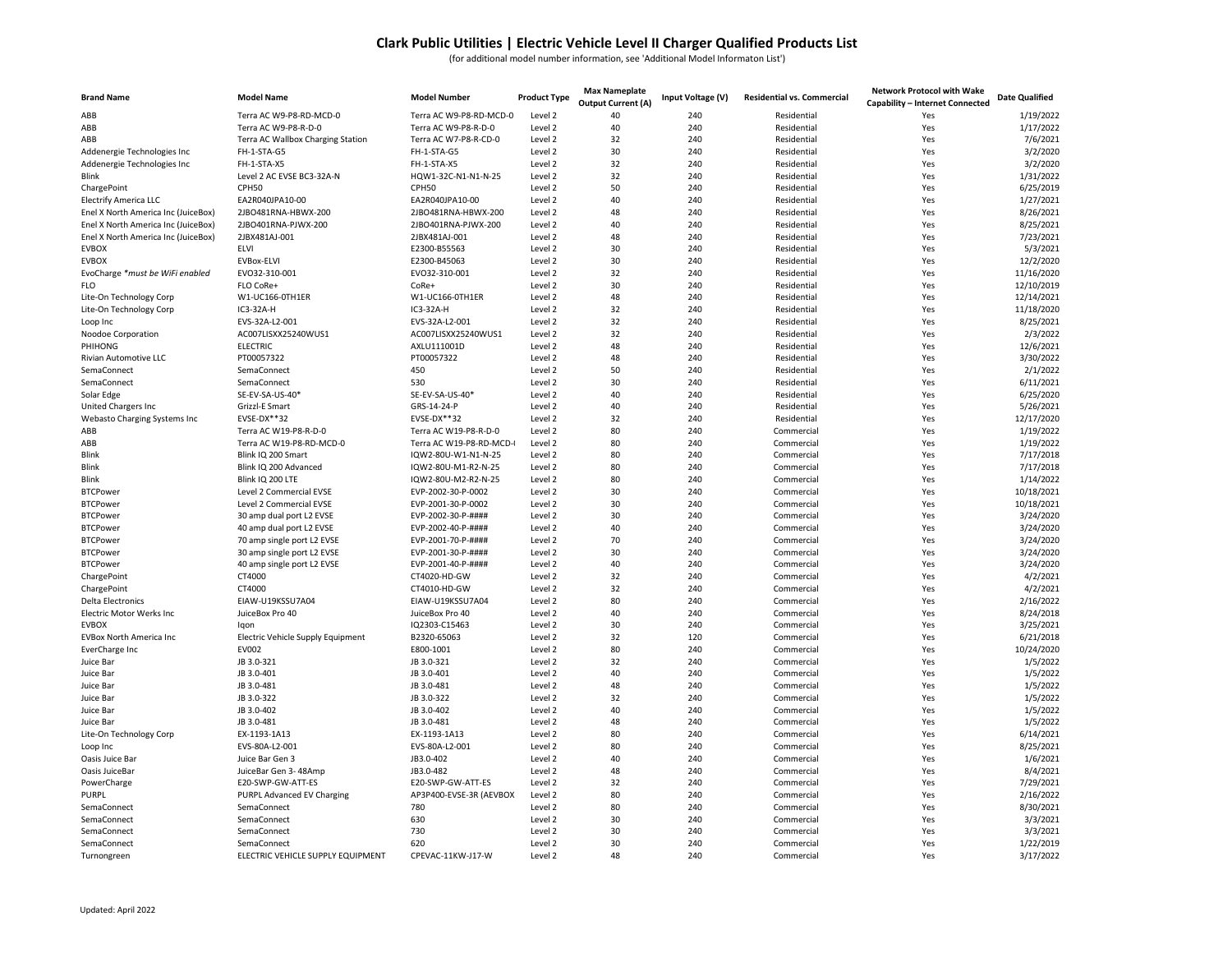## Additional Model Information List

(see first page for complete 'Qualified Products List')

| <b>Brand Name</b>           | <b>Model Name</b>                 | <b>Model Number</b>      | <b>Additional Model Information</b>                                                                                                                                                                                                                                                                                                                                                                                                                                                                                                                                              |
|-----------------------------|-----------------------------------|--------------------------|----------------------------------------------------------------------------------------------------------------------------------------------------------------------------------------------------------------------------------------------------------------------------------------------------------------------------------------------------------------------------------------------------------------------------------------------------------------------------------------------------------------------------------------------------------------------------------|
| ABB                         | Terra AC Wallbox Charging Station | Terra AC W7-P8-R-CD-0    | Terra AC W7-P8-R-D-0, Terra AC W7-P8-R-C-0,                                                                                                                                                                                                                                                                                                                                                                                                                                                                                                                                      |
| ABB                         | Terra AC W9-P8-RD-MCD-0           | Terra AC W9-P8-RD-MCD-0  |                                                                                                                                                                                                                                                                                                                                                                                                                                                                                                                                                                                  |
| ABB                         | Terra AC W9-P8-R-D-0              | Terra AC W9-P8-R-D-0     | ,Terra AC W9-P8-R-CD-0,                                                                                                                                                                                                                                                                                                                                                                                                                                                                                                                                                          |
| ABB                         | Terra AC W19-P8-R-D-0             | Terra AC W19-P8-R-D-0    | Terra AC W19-P8-R-CD-0,                                                                                                                                                                                                                                                                                                                                                                                                                                                                                                                                                          |
| ABB                         | Terra AC W19-P8-RD-MCD-0          | Terra AC W19-P8-RD-MCD-0 |                                                                                                                                                                                                                                                                                                                                                                                                                                                                                                                                                                                  |
| Addenergie Technologies Inc | FH-1-STA-G5                       | FH-1-STA-G5              |                                                                                                                                                                                                                                                                                                                                                                                                                                                                                                                                                                                  |
| Addenergie Technologies Inc | FH-1-STA-X5                       | FH-1-STA-X5              |                                                                                                                                                                                                                                                                                                                                                                                                                                                                                                                                                                                  |
| Blink                       | Blink IQ 200 Smart                | IQW2-80U-W1-N1-N-25      | Retail Number: IQW2-80U-W1-N1-N-25,                                                                                                                                                                                                                                                                                                                                                                                                                                                                                                                                              |
| <b>Blink</b>                | Blink IQ 200 Advanced             | IQW2-80U-M1-R2-N-25      | Retail Number: IQW2-80U-M1-R2-N-25                                                                                                                                                                                                                                                                                                                                                                                                                                                                                                                                               |
| <b>Blink</b>                | Level 2 AC EVSE BC3-32A-N         | HQW1-32C-N1-N1-N-25      |                                                                                                                                                                                                                                                                                                                                                                                                                                                                                                                                                                                  |
| <b>Blink</b>                | Blink IQ 200 LTE                  | IQW2-80U-M2-R2-N-25      | .IQW2-80U-M2-R3-N-25, IQW2-80U-M3-R3-N-25,                                                                                                                                                                                                                                                                                                                                                                                                                                                                                                                                       |
| <b>BTCPower</b>             | Level 2 Commercial EVSE           | EVP-2002-30-P-0002       | EVP-2002-30-W-0002,                                                                                                                                                                                                                                                                                                                                                                                                                                                                                                                                                              |
| <b>BTCPower</b>             | Level 2 Commercial EVSE           | EVP-2001-30-P-0002       | ,EVP-2001-30-W-0002,                                                                                                                                                                                                                                                                                                                                                                                                                                                                                                                                                             |
| BTCPower                    | 30 amp dual port L2 EVSE          | EVP-2002-30-P-####       | "#### denotes end customer specific designators; "Listed model<br>pedestal; ,EVP-2002-30-W-####,Wall mount                                                                                                                                                                                                                                                                                                                                                                                                                                                                       |
| BTCPower                    | 40 amp dual port L2 EVSE          | EVP-2002-40-P-####       | "#### denotes end customer specific designators; "Listed model<br>pedestal; ,EVP-2002-40-W-####,Wall mount                                                                                                                                                                                                                                                                                                                                                                                                                                                                       |
| <b>IBTCPower</b>            | 70 amp single port L2 EVSE        | EVP-2001-70-P-####       | "#### denotes end customer specific designators; "Listed model<br>pedestal; ,EVP-2001-70-W-####,Wall mount                                                                                                                                                                                                                                                                                                                                                                                                                                                                       |
| <b>IBTCPower</b>            | 30 amp single port L2 EVSE        | EVP-2001-30-P-####       | "#### denotes end customer specific designators; "Listed model<br>pedestal; ,EVP-2001-30-W-####,Wall mount                                                                                                                                                                                                                                                                                                                                                                                                                                                                       |
| <b>BTCPower</b>             | 40 amp single port L2 EVSE        | EVP-2001-40-P-####       | "#### denotes end customer specific designators; "Listed model<br>pedestal; ,EVP-2001-40-W-####,Wall mount                                                                                                                                                                                                                                                                                                                                                                                                                                                                       |
| ChargePoint                 | CT4000                            | CT4010-HD-GW             | ,CPC1-CT4011,; ,CPC1-CT4013,; ,CPC1-CT4021,; ,CPC1-CT4023,; ,CPC3-<br>CT4011,; ,CPC3-CT4013,; ,CPC3-CT4021,; ,CPC3-CT4023,; ,CPC5-<br>CT4011,; ,CPC5-CT4013,; ,CT4003,; ,CT4003-BD,; ,CT4003-BD-F,;<br>,CT4003-BD-LEV,; ,CT4010-HD-GW-LTE,; ,CT4011,; ,CT4011-GW1,;<br>,CT4011-HD,; ,CT4011-HD-G,; ,CT4011-HD-GW1,; ,CT4011-HD-GW1-<br>LEV,; ,CT4011-HD-GW1-LTE,; ,CT4013,; ,CT4013-GW1,; ,CT4013-HD,;<br>,CT4013-HD-GW1,; ,CT4013-HT-GW1-LTE,; ,CT4015,; ,CT4015-GW,;<br>,CT4015-GW1,; ,CT4015-HD,; ,CT4015-HD-GW,; ,CT4015-HD-GW-LTE,;<br>,CT4015-HD-GW1,; ,CT4015-HD-GW1-LET, |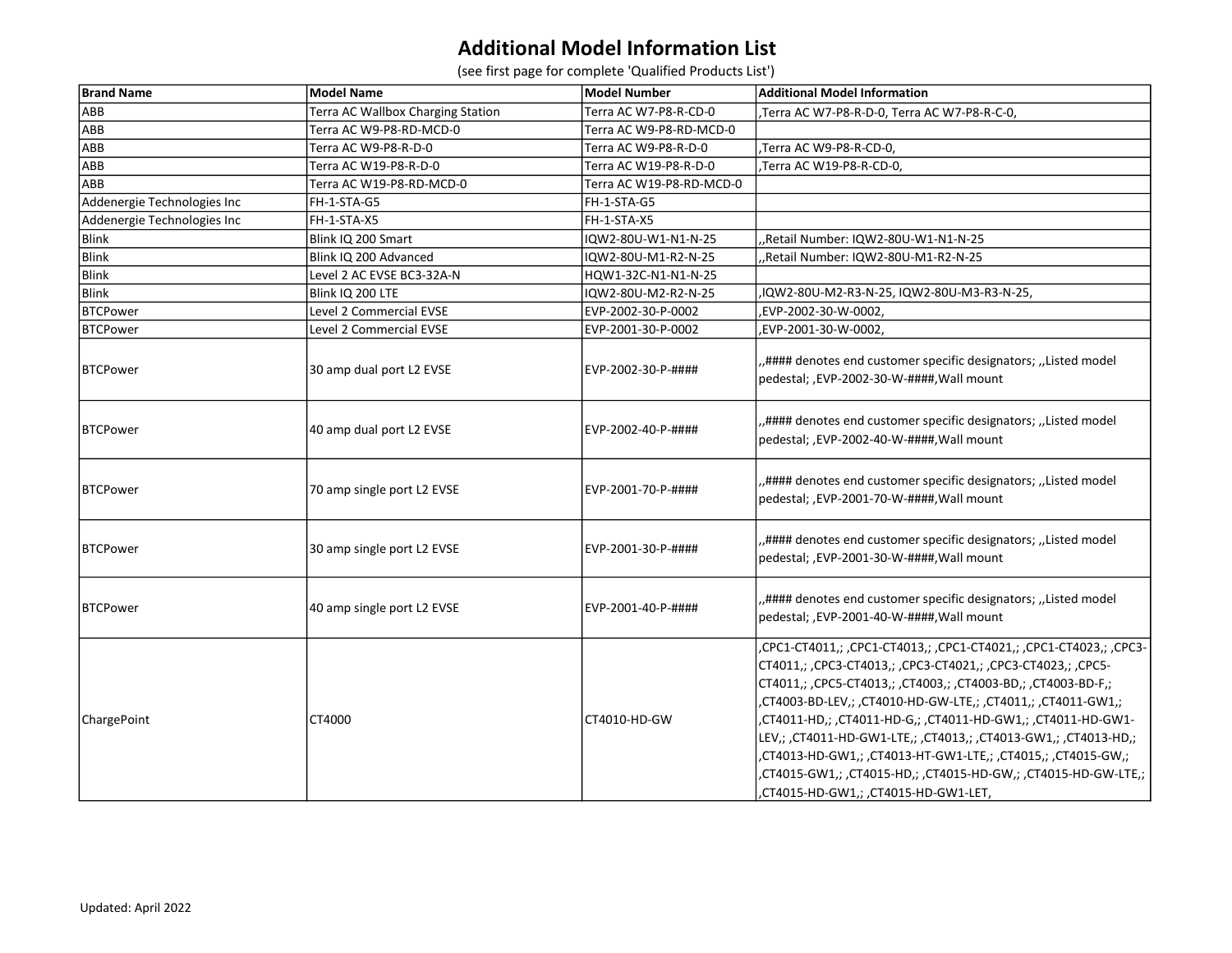## Additional Model Information List

(see first page for complete 'Qualified Products List')

| ChargePoint                 | CT4000                            | CT4020-HD-GW        | ,CPC5-CT4021,; ,CPC5-CT4023,; ,CT4020,; ,CT4020-GW1,; ,CT4020-<br>HD,; ,CT4020-HD-F,; ,CT4020-HD-GW,; ,CT4020-HD-GW-LTE,;<br>,CT4021,; ,CT4021-GW1,; ,CT4021-HD,; ,CT4021-HD-GW1,; ,CT4021-<br>HD-GW1-LEV,; ,CT4021-HD-GW1-LTE,; ,CT4023,; ,CT4023-GW1,;<br>,CT4023-HD,; ,CT4023-HD-GW1,; ,CT4023-HD-GW1-LET,; ,CT4025,;<br>,CT4025-GW,; ,CT4025-GW1,; ,CT4025-HD,; ,CT4025-HD-GW-LTE,;<br>,CT4025-HD-GW1,;            ,CT4025-HD-GW1-LET,;            ,CT4027,;      ,CT4027-GW,;<br>,CT4027-GW1,; ,CT4027-HD,; ,CT4027-HD-GW,; ,CT4027-HD-GW-LTE,;<br>,CT4027-HD-GW1,; ,CT4027-HD-GW1-LTE,                                                                                                                |
|-----------------------------|-----------------------------------|---------------------|-------------------------------------------------------------------------------------------------------------------------------------------------------------------------------------------------------------------------------------------------------------------------------------------------------------------------------------------------------------------------------------------------------------------------------------------------------------------------------------------------------------------------------------------------------------------------------------------------------------------------------------------------------------------------------------------------------------|
| ChargePoint                 | CPH50                             | CPH50               | Fleet, CPF50,; Fleet, CPF50-L18,; Fleet, CPF50-L18- PEDMNT-Dual,;<br>Fleet, CPF50-L18-CMK6-PEDMNT-Dual,; Fleet, CPF50-L18-PEDMNT,;<br>Fleet, CPF50-L18-PEDMNT-CMK6,; Fleet, CPF50-L18-WALLMNT-CMK6,;<br>Fleet,CPF50-L23,; Fleet,CPF50-L23-CMK6-PEDMNT-Dual,; Fleet,CPF50-<br>L23-PEDMNT,; Fleet,CPF50-L23-PEDMNT-CMK6,; Fleet,CPF50-L23-<br>PEDMNT-Dual,; Fleet,CPF50-L23-WALLMNT-CMK6,; Home Flex,CPH50-<br>NEMA14-50-L23,; Home Flex, CPH50-NEMA6-50-L23,                                                                                                                                                                                                                                                 |
| Delta Electronics           | EIAW-U19KSSU7A04                  | EIAW-U19KSSU7A04    | ,EIAW-U11KSSU7A04,                                                                                                                                                                                                                                                                                                                                                                                                                                                                                                                                                                                                                                                                                          |
| lElectric Motor Werks Inc   | JuiceBox Pro 40                   | JuiceBox Pro 40     | JuiceBox 40,; ,JuiceBox 40-Lan,; ,JuiceBox Pro 32 HW,; ,JuiceBox Pro,<br>32,; , JuiceBox Pro 40 HW,                                                                                                                                                                                                                                                                                                                                                                                                                                                                                                                                                                                                         |
| ELECTRIFY AMERICA LLC       | EA2R040JPA10-00                   | EA2R040JPA10-00     |                                                                                                                                                                                                                                                                                                                                                                                                                                                                                                                                                                                                                                                                                                             |
| <b>Enel X North America</b> | 2JBX481AJ-001                     | 2JBX481AJ-001       | ,2JBX321AJ-001 2JBX401AJ-001,                                                                                                                                                                                                                                                                                                                                                                                                                                                                                                                                                                                                                                                                               |
| Enel X North America Inc    | 2JBO481RNA-HBWX-200               | 2JBO481RNA-HBWX-200 | 2JBO481CNA-HBWR-200,; ,2JBO481CNA-HBWR-300,; ,2JBO481RNA-<br>HBWX-300,; ,2JBX481AJ,                                                                                                                                                                                                                                                                                                                                                                                                                                                                                                                                                                                                                         |
| Enel X North America, Inc   | 2JBO401RNA-PJWX-200               | 2JBO401RNA-PJWX-200 | ,2JBO321RNA-HJWX-200,; ,2JBO321RNA-HJWX-222,; ,2JBO321RNA-<br>HJWX-300,; ,2JBO321RNA-HJWX-322,; ,2JBO321RNA-PJWX-222,;<br>,2JBO321RNA-PJWX-223,; ,2JBO321RNA-PJWX-322,; ,2JBO321RNA-<br>PJWX-323,; ,2JBO321RNA-QJWX-200,; ,2JBO321RNA-QJWX-222,;<br>,2JBO321RNA-QJWX-300,; ,2JBO321RNA-QJWX-322,; ,2JBO401CNA-<br>HJWR-200,; ,2JBO401CNA-HJWR-300,; ,2JBO401CNA-PJWR-200,;<br>,2JBO401CNA-PJWR-300,; ,2JBO401RNA-HJWX-222,; ,2JBO401RNA-<br>HJWX-322,; ,2JBO401RNA-PJWX-222,; ,2JBO401RNA-PJWX-225,;<br>,2JBO401RNA-PJWX-300,; ,2JBO401RNA-PJWX-322,; ,2JBO401RNA-<br>PJWX-325,; ,2JBO401RNA-QJWX-200,; ,2JBO401RNA-QJWX-222,;<br>,2JBO401RNA-QJWX-300,; ,2JBO401RNA-QJWX-322,; ,2JBX321AJ,;<br>,2JBX401AJ, |
| <b>EVBOX</b>                | <b>EVBox-ELVI</b>                 | E2300-B45063        | EVBox-ELVI, E2300B45063,                                                                                                                                                                                                                                                                                                                                                                                                                                                                                                                                                                                                                                                                                    |
| <b>EVBOX</b>                | lgon                              | IQ2303-C15463       | ,IQ2303 C15463,                                                                                                                                                                                                                                                                                                                                                                                                                                                                                                                                                                                                                                                                                             |
| <b>EVBOX</b>                | <b>ELVI</b>                       | E2300-B55563        | ELVI, E2300-B65063, E2300-<br>B75563,E2300B65063,E2300B75563,E2300B55563,                                                                                                                                                                                                                                                                                                                                                                                                                                                                                                                                                                                                                                   |
| EV-Box North America Inc    | Electric Vehicle Supply Equipment | B2320-65063         |                                                                                                                                                                                                                                                                                                                                                                                                                                                                                                                                                                                                                                                                                                             |
| EverCharge Inc.             | <b>EV002</b>                      | E800-1001           | ,E800-1000,                                                                                                                                                                                                                                                                                                                                                                                                                                                                                                                                                                                                                                                                                                 |